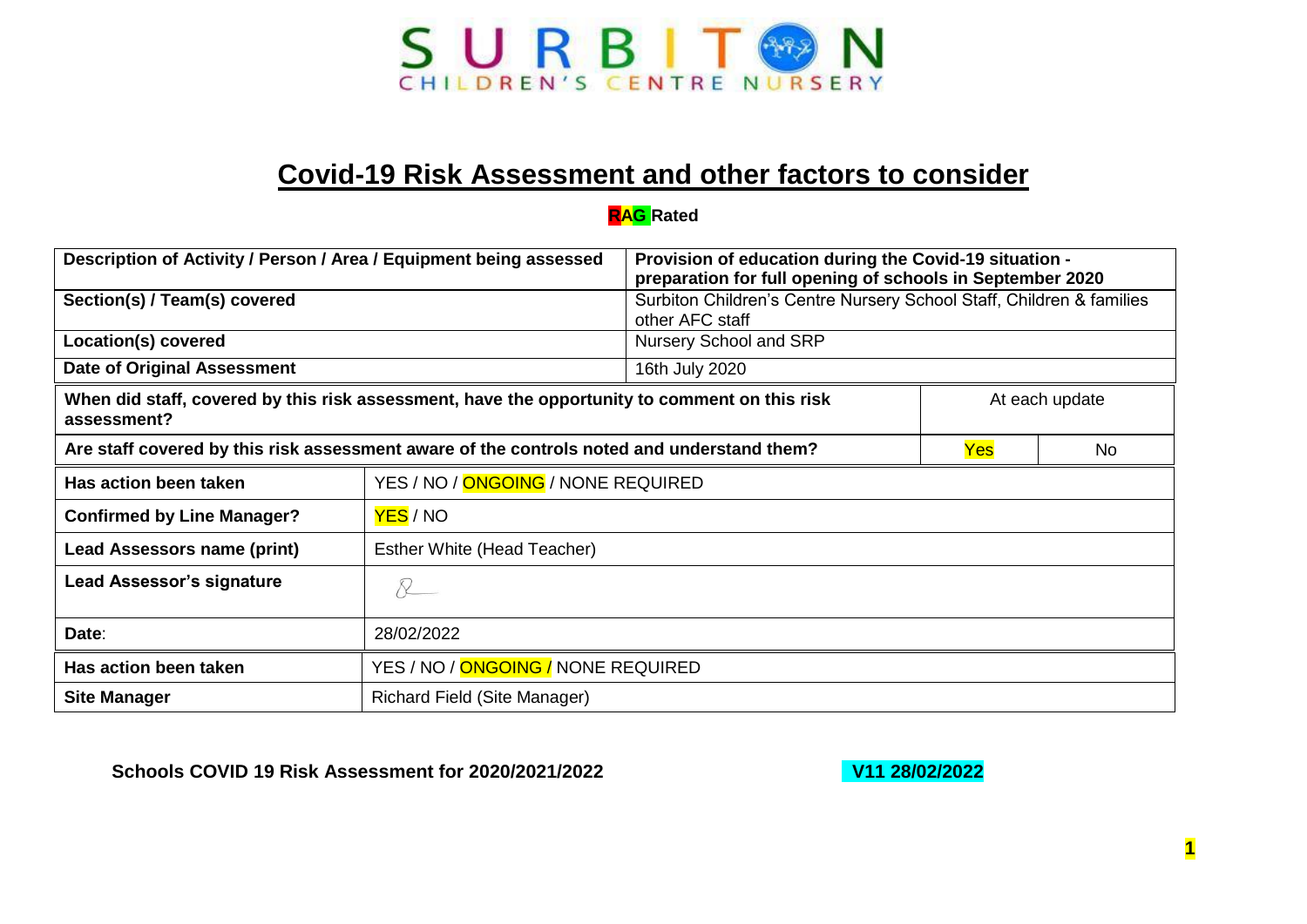

**This risk assessment template focuses on the provision of education during Covid-19 situation in September 2020 when schools will be accepting all pupils back. If there are any queries, please contact us at [healthandsafety@kingston.gov.uk.](mailto:healthandsafety@kingston.gov.uk) or [office@sccn.rbksch.org](mailto:office@sccn.rbksch.org)**

## **Risk Assessment and other factors to consider**

**Lockdown 3 from January 6th 2021 New measures from 29th March 2021 New measures 17th May 2021 New measures 19th July 2021 New measures 16th August 2021 New schools guidance 3rd January 2022**

**RAG Rated**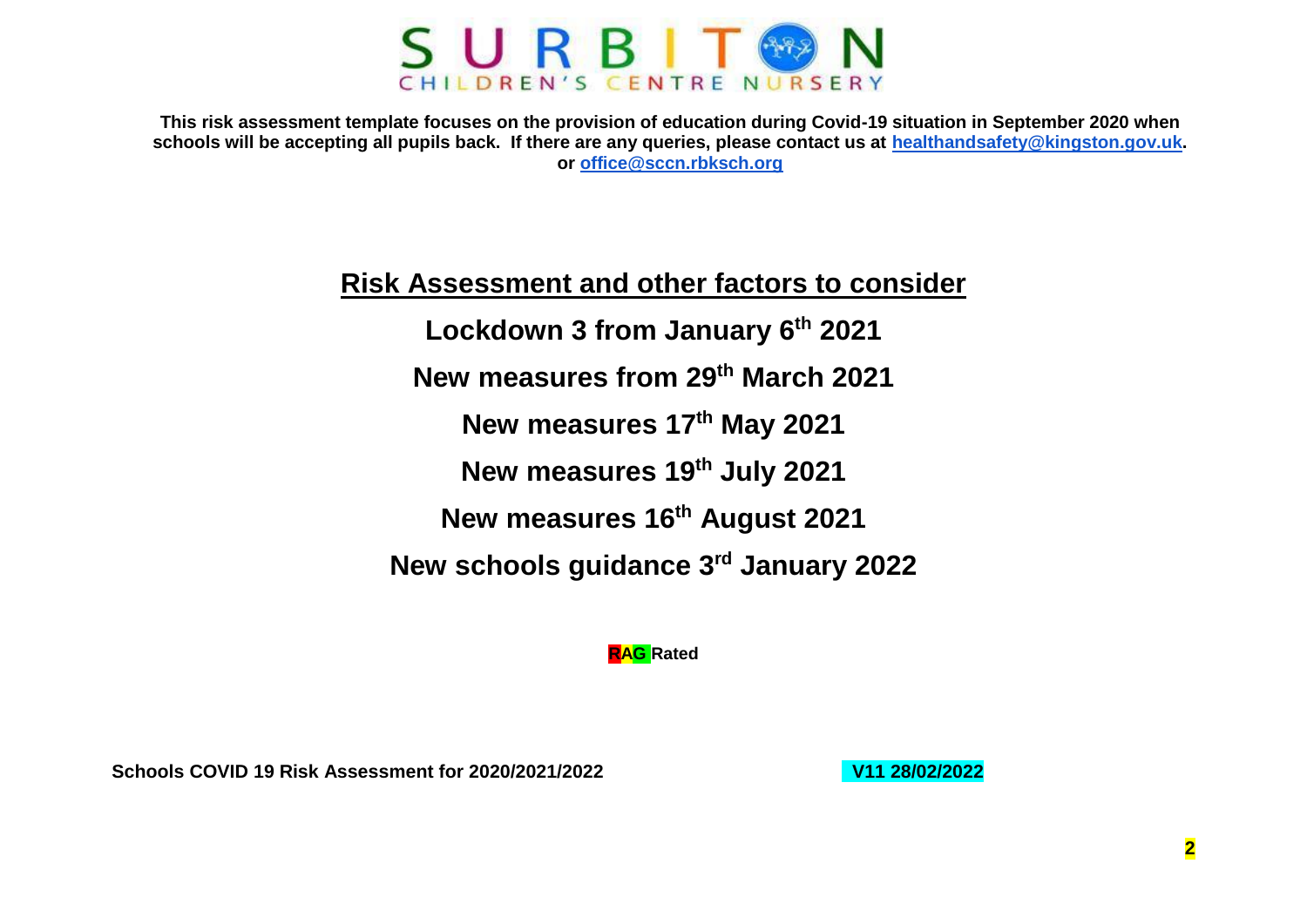

| Hazzard/Issue                                                  | People at<br>risk | <b>Control measures</b>                                                                                                                                                                                                                                                                                                                       | <b>Further Actions</b><br><b>Comments (links to</b><br>guidance)                   | <b>Risk level</b><br><b>Measures in Place Y/N</b> |
|----------------------------------------------------------------|-------------------|-----------------------------------------------------------------------------------------------------------------------------------------------------------------------------------------------------------------------------------------------------------------------------------------------------------------------------------------------|------------------------------------------------------------------------------------|---------------------------------------------------|
| Overall approach to<br>Infection control in<br>school          | All               | School continues to follow the<br>government guidance.<br>This includes:<br>good hand and respiratory<br>hygiene<br>enhanced cleaning<br>increased ventilation<br>social distancing<br>wearing face coverings<br>groups/bubbles of children<br>2 x weekly LFD testing for staff<br>(using the SEN guidance)<br>Outbreak management plan       | https://www.gov.uk/coron<br>avirus/education-and-<br>childcare                     | High risk if there is a<br>case<br>Y              |
| <b>Outbreak</b><br>management<br>plan/contingency<br>plan      | All               | This will be used if there are any local<br>outbreaks, steep rises in cases or<br>changes to guidance issued by the<br>government.<br>Additional controls may be<br>implemented:<br>Face coverings worn inside by<br>$\bullet$<br>all staff/visitors<br>Groupings/bubbles<br>No open days<br><b>Limited visitors</b><br>Performances/sessions | Be advised by Public health<br>regarding cases increasing<br>within the community. | Y                                                 |
| <b>People with</b><br>symptoms of<br><b>COVID-19 potential</b> | All               | Anyone displaying symptoms will not<br>be allowed to enter the school.                                                                                                                                                                                                                                                                        | https://www.nhs.uk/co<br>nditions/coronavirus-<br>covid-19/symptoms/               | high risk                                         |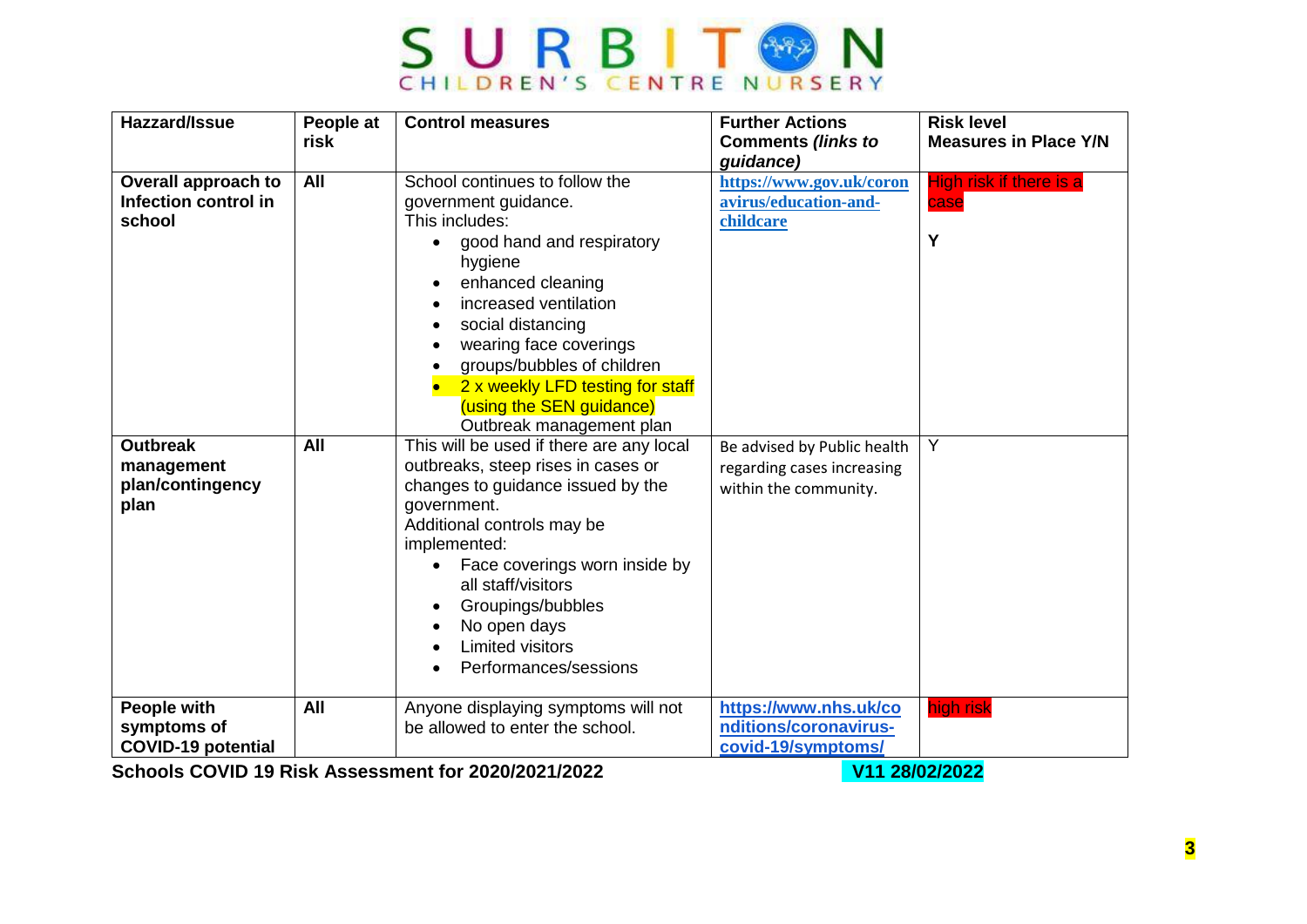

| for transmission        |     | (cough, high temperature, loss of taste                                |                                                | $\overline{\mathsf{Y}}$ |
|-------------------------|-----|------------------------------------------------------------------------|------------------------------------------------|-------------------------|
| from person to          |     | or smell)                                                              | https://www.gov.uk/repor                       | <b>High risk</b>        |
| person                  |     | https://www.nhs.uk/conditions/coronavi                                 | t-covid19-result                               |                         |
|                         |     | rus-covid-19/symptoms/main-                                            |                                                | Y                       |
|                         |     | symptoms/                                                              | DFE helpline 0800 046                          |                         |
|                         |     | If anyone becomes unwell in school                                     | 8687 option 1                                  |                         |
|                         |     | they will be sent home and asked to                                    |                                                |                         |
|                         |     | arrange a PCR test                                                     |                                                |                         |
|                         |     | Advised to stay at home for at least 5                                 |                                                |                         |
|                         |     | days if positive.                                                      |                                                |                         |
|                         |     | Asymptomatic staff Staff may not                                       |                                                |                         |
|                         |     | display symptoms, but are still                                        |                                                |                         |
|                         |     | circulating and having contact.                                        |                                                |                         |
|                         |     | Lateral flow tests available until 1 <sup>st</sup> April               |                                                |                         |
|                         |     | and all staff encouraged to do these 2x                                |                                                |                         |
|                         |     | weekly. Logged online via NHS                                          |                                                |                         |
|                         |     | reporting tool.                                                        |                                                |                         |
| <b>High risk groups</b> | All | The ECV guidance has changed as                                        | https://www.gov.uk/gover                       | <b>High Risk</b>        |
| (staff/                 |     | from 19th July 2021                                                    | nment/news/clinically-                         |                         |
| parents/children)       |     |                                                                        | extremely-vulnerable-                          | Y                       |
|                         |     | Continue to support high risk<br>staff/parents and ensure measures are | receive-updated-                               |                         |
|                         |     | explained                                                              | quidance-in-line-with-                         | 2 staff members are     |
|                         |     |                                                                        | new-national-restrictions                      | <b>ECV</b>              |
|                         |     | All shielding staff return with                                        |                                                | 2 are High risk CV      |
|                         |     | individual RA in place                                                 | https://www.gov.uk/gover                       |                         |
|                         |     | All ECV had 2x vaccinations by end                                     | nment/publications/guida                       |                         |
|                         |     | April 2021.                                                            | nce-on-shielding-and-<br>protecting-extremely- |                         |
|                         |     | All boosters offered to all adults Dec                                 | vulnerable-persons-from-                       |                         |
|                         |     | 2021                                                                   | covid-19/19-july-                              |                         |
|                         |     |                                                                        | guidance-on-protecting-                        |                         |
|                         |     |                                                                        | people-who-are-                                |                         |
|                         |     |                                                                        |                                                |                         |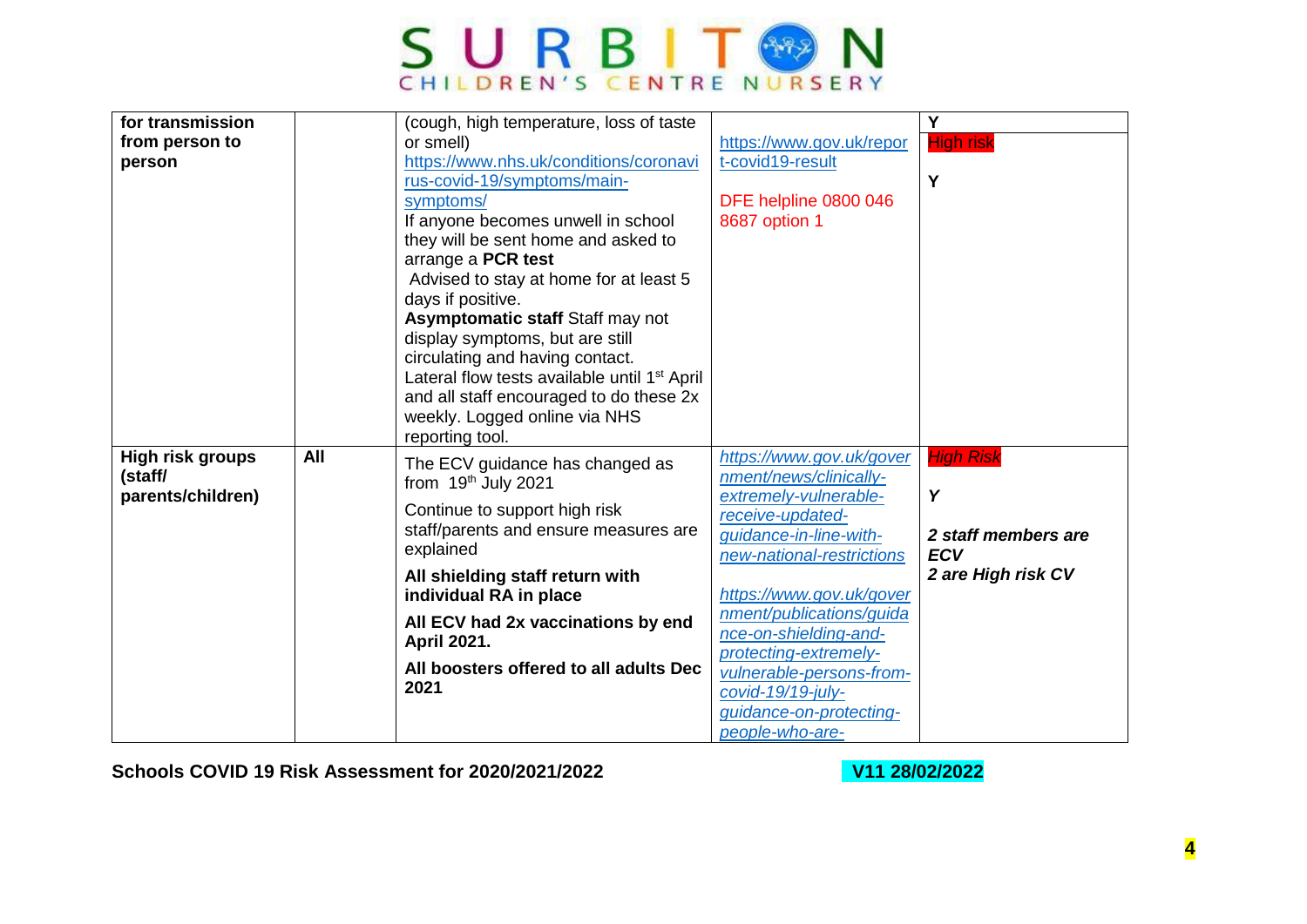

|                                                                          |     | All ECV staff have been offered 4th<br>Booster & may have access to<br>antivirals if positive.<br>Staff / parents of pupils have been<br>asked to let their Manager/the school<br>know if any of the medical conditions<br>listed in the NHS link provided below<br>apply to them or their household. Link:<br><b>NHS list of high risk and moderate</b><br>risk conditions<br>Pregnant women guidance updated | clinically-extremely-<br>vulnerable-from-covid-19<br>Latest guidance for ECV                                        |                       |
|--------------------------------------------------------------------------|-----|----------------------------------------------------------------------------------------------------------------------------------------------------------------------------------------------------------------------------------------------------------------------------------------------------------------------------------------------------------------------------------------------------------------|---------------------------------------------------------------------------------------------------------------------|-----------------------|
|                                                                          |     | $21/6/2021$ – seek advice from midwife<br>Schools will seek advice from OH                                                                                                                                                                                                                                                                                                                                     |                                                                                                                     |                       |
| <b>Changes to national</b><br>measures 17th May<br>2021                  | All | Rule of 6 inside venues and must not<br>exceed 30 outside                                                                                                                                                                                                                                                                                                                                                      | https://www.gov.uk/guida<br>nce/covid-19-<br>coronavirus-restrictions-<br>what-you-can-and-<br>cannot-do#may-whats- | <b>High Risk</b><br>Y |
| <b>Changes to</b><br>measures England<br>29th March, 12th<br>April 2021  |     | Rule of 6 implemented and outside<br>visits reinstated.                                                                                                                                                                                                                                                                                                                                                        | changed                                                                                                             |                       |
| <b>National Lockdown</b><br><b>Jan 2021 new</b><br>government<br>measure |     | Schools open to all (8 <sup>th</sup> March)                                                                                                                                                                                                                                                                                                                                                                    |                                                                                                                     |                       |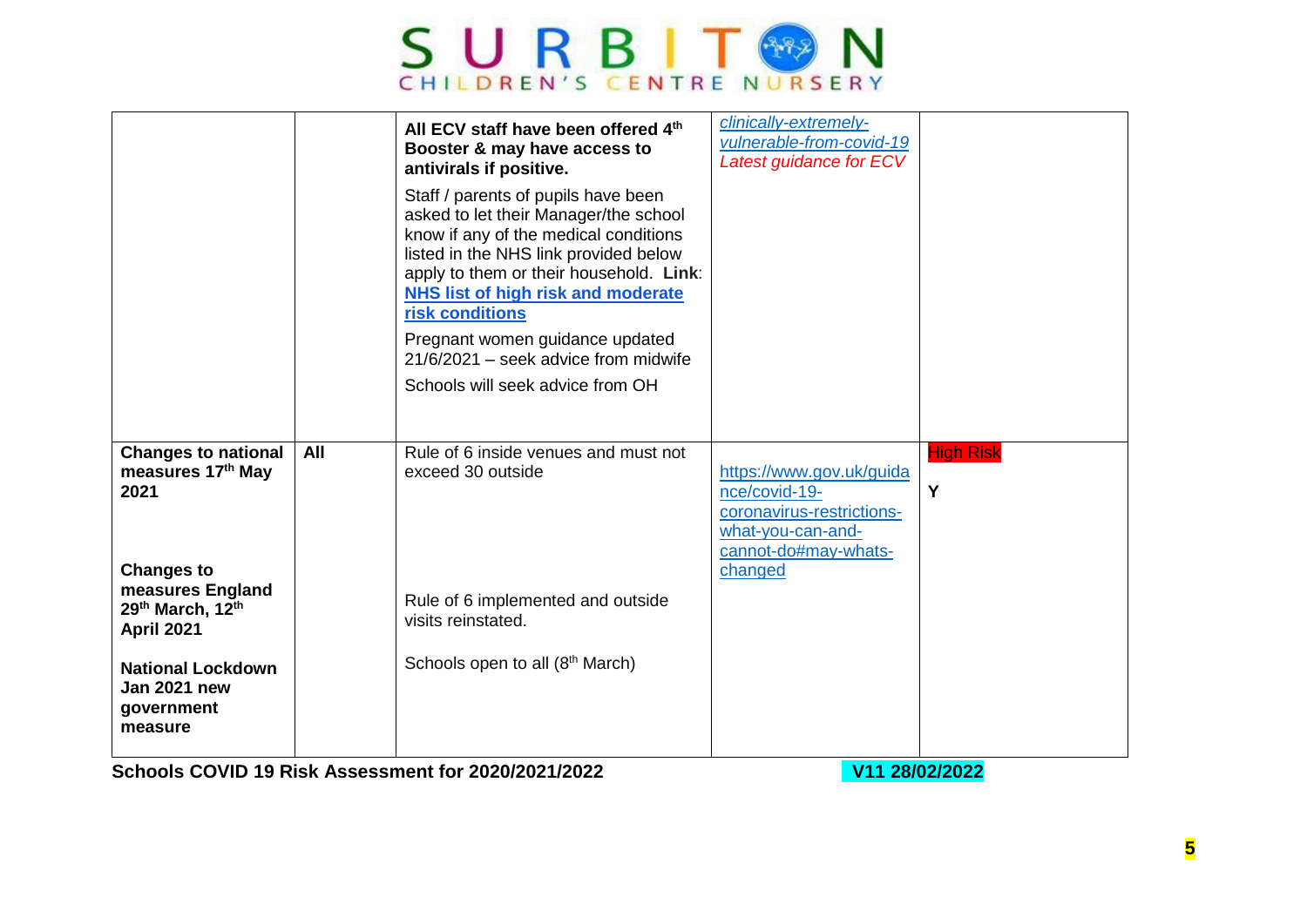

| <b>London was Tier 4</b><br>prior to lockdown                                                  |                                                                                                                                                                                                                                      |                                                                                                                                                     |  |
|------------------------------------------------------------------------------------------------|--------------------------------------------------------------------------------------------------------------------------------------------------------------------------------------------------------------------------------------|-----------------------------------------------------------------------------------------------------------------------------------------------------|--|
| <b>Schools reopening</b><br>from 8 <sup>th</sup> March-<br>being of lifting of<br>restrictions | Schools remain open to Critical<br>Workers and Vulnerable only during<br>this lockdown Nursery's advised to<br>"open to all"                                                                                                         | https://www.gov.uk/guida<br>nce/covid-19-<br>coronavirus-restrictions-<br>what-you-can-and-<br>cannot-do                                            |  |
| Changes in May 17th<br>2021                                                                    | Currently open to CWV and all working<br>parents all children invited back from<br>22 <sup>nd</sup> Feb-8 <sup>th</sup> March                                                                                                        | https://www.gov.uk/gover<br>nment/publications/coron<br>avirus-covid-19-early-                                                                      |  |
|                                                                                                | The school will follow the advice<br>provided by Public Health in these<br>situations. In the event of a possible<br>contagion at the school, the school will<br>work closely with Public Health<br>England and the Local Authority. | years-and-childcare-<br>closures?utm_source=8<br>%20January%202020%<br>20C19&utm medium=D<br>aily%20Email%20C19&u<br>tm_campaign=DfE%20C<br>19      |  |
| Step 4 lifting of all<br>national restrictions<br>from July 19th 2021                          | All guidance has been updated to<br>reflect this change to restrictions.                                                                                                                                                             | Latest guidance July<br>2021                                                                                                                        |  |
| <b>Changes and all</b><br>restrictions lifted<br>16th August 2021                              | Rules have changed regarding<br>isolating if double vaccinated or under<br>18.                                                                                                                                                       | https://www.gov.uk/gover<br>nment/publications/coron<br>avirus-covid-19-early-<br>years-and-childcare-<br>closures/actions-for-<br>early-years-and- |  |
| <b>Omicron variant</b><br>identified and                                                       | Boosters offered to all over 18's                                                                                                                                                                                                    | childcare-providers-<br>during-the-coronavirus-<br>covid-19-pandemic                                                                                |  |
|                                                                                                | Cabaala COVID 10 Diale Association 2020/2021/2022                                                                                                                                                                                    | $\overline{M}$ and $\overline{M}$                                                                                                                   |  |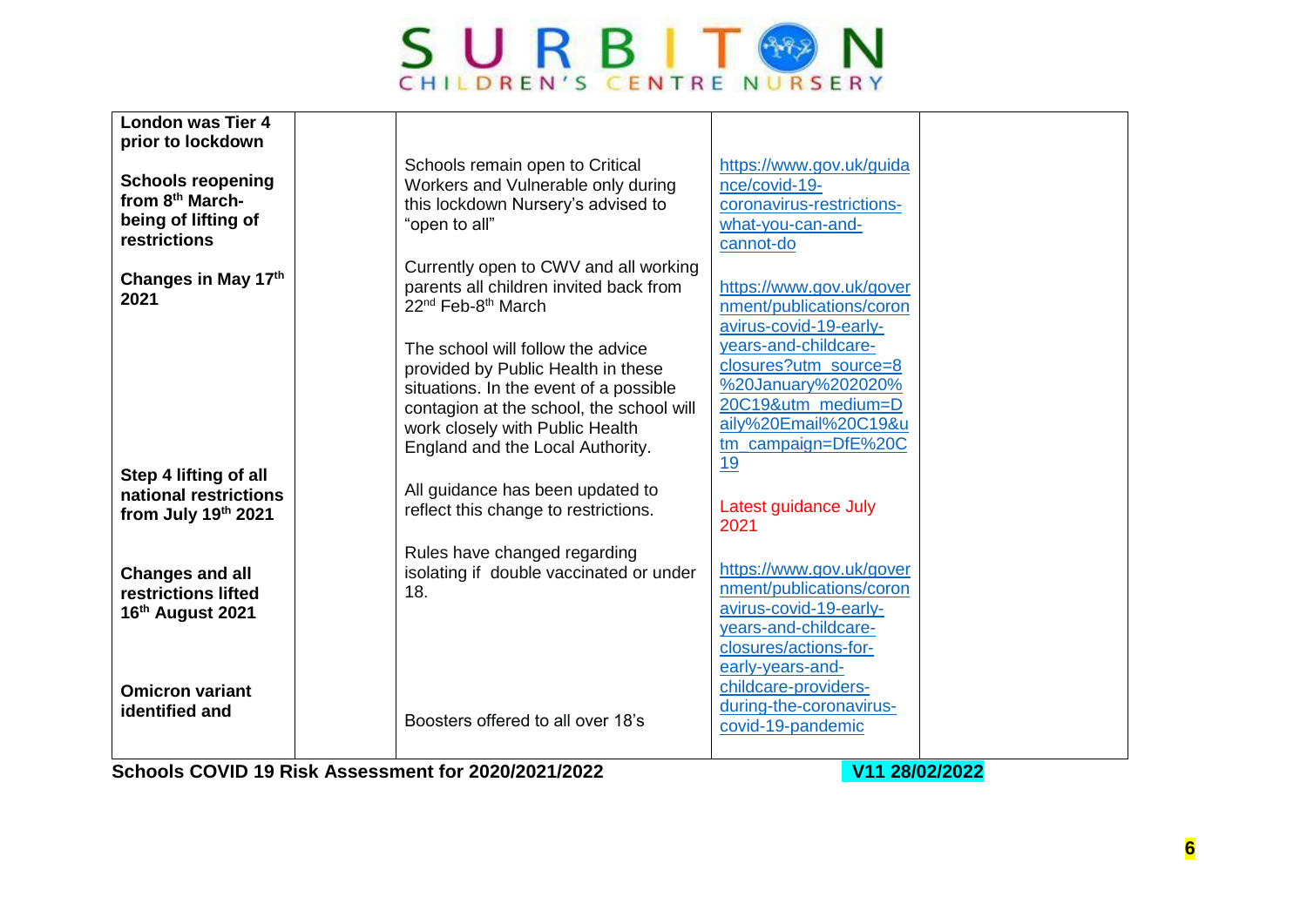

| change to guidance<br>(Plan B) Dec 2021<br><b>Living with Covid-19</b><br>restrictions lifted<br>24th February 2022 |                                   | Isolation advice reduced to 7 days if<br>day 6 and 7 are negative on Lateral<br>flows otherwise 10 days<br>No legal duty to isolate -advised to<br>stay at home if positive for at least 5<br>days. Usual sickness outbreak<br>management to be followed in school. |                                                |                                                        |
|---------------------------------------------------------------------------------------------------------------------|-----------------------------------|---------------------------------------------------------------------------------------------------------------------------------------------------------------------------------------------------------------------------------------------------------------------|------------------------------------------------|--------------------------------------------------------|
|                                                                                                                     |                                   | Liaise with Public health if cases<br>increase.                                                                                                                                                                                                                     |                                                |                                                        |
| Drop offs and pick-<br>ups - parents                                                                                | <b>Children</b><br><b>Parents</b> | Dropping and collecting - coming in<br>through the gate into the garden for 3-                                                                                                                                                                                      | Gates in use: Ext day<br>use gate B and Gate C | <b>Medium risk to staff as</b><br>social distanced and |
| congregating                                                                                                        | <b>Staff</b>                      | 4's and Green class                                                                                                                                                                                                                                                 | Pat time use gate A                            | wearing masks                                          |
| together at gate                                                                                                    |                                   | Parents can come inside for Bees                                                                                                                                                                                                                                    | Green class use gate D                         |                                                        |
|                                                                                                                     |                                   | class.                                                                                                                                                                                                                                                              | Visitors must report to                        | Y                                                      |
|                                                                                                                     |                                   | Parents/staff can wear masks if they                                                                                                                                                                                                                                | the office                                     |                                                        |
|                                                                                                                     |                                   | wish.                                                                                                                                                                                                                                                               | Stay and play use gate C                       |                                                        |
| <b>Ventilation</b>                                                                                                  | <b>Staff</b>                      | Ensure that all rooms are well                                                                                                                                                                                                                                      | https://www.hse.gov.uk/c                       |                                                        |
|                                                                                                                     |                                   | ventilated. Windows are open, and                                                                                                                                                                                                                                   | oronavirus/equipment-                          |                                                        |
|                                                                                                                     |                                   | external doors- this is to provide air                                                                                                                                                                                                                              | and-machinery/air-                             |                                                        |
|                                                                                                                     |                                   | flow.                                                                                                                                                                                                                                                               | conditioning-and-                              |                                                        |
|                                                                                                                     |                                   | Play to be encouraged outside for                                                                                                                                                                                                                                   | ventilation/index.htm                          |                                                        |
|                                                                                                                     |                                   | majority of the time. Staff and children                                                                                                                                                                                                                            |                                                |                                                        |
|                                                                                                                     |                                   | encouraged to dress appropriately for<br>the weather.                                                                                                                                                                                                               |                                                |                                                        |
|                                                                                                                     |                                   | Co2 monitors received by school in                                                                                                                                                                                                                                  |                                                |                                                        |
|                                                                                                                     |                                   | Dec 2021 and in use.                                                                                                                                                                                                                                                |                                                |                                                        |
| Hand washing &                                                                                                      | <b>Children</b>                   | Hand washing stations and outdoor                                                                                                                                                                                                                                   | Ensure to order enough                         | Medium risk-children will                              |
| hand hygiene                                                                                                        | and staff                         | sinks available                                                                                                                                                                                                                                                     | soaps, hand gel                                | need a lot of reminders                                |
|                                                                                                                     |                                   | Hand gel available                                                                                                                                                                                                                                                  | Routine in place for                           |                                                        |
|                                                                                                                     |                                   |                                                                                                                                                                                                                                                                     | regular hand washing                           | Υ                                                      |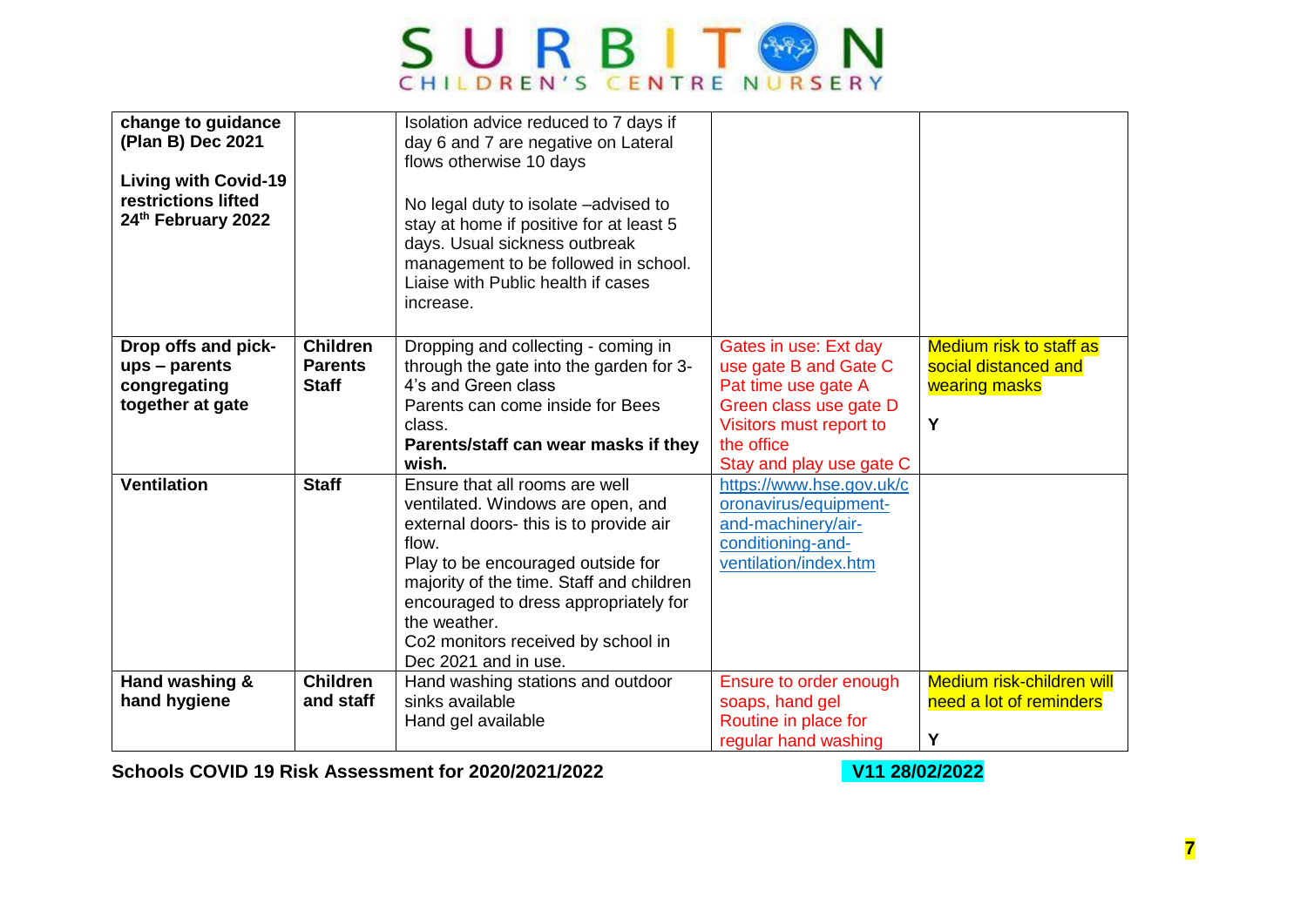

|                                                                                                   |              | Reminders to wash hands after playing<br>with resources/equipment<br>Staff to ensure they wash hands<br>regularly and wear gloves on the<br>following occasions: Cleaning, First<br>aid, preparing food, intimate care<br>needs. Throw gloves away into a<br>sealed bin when finished.                                              | Re-order on a fortnightly<br>basis                                                                                                                                                            |                         |
|---------------------------------------------------------------------------------------------------|--------------|-------------------------------------------------------------------------------------------------------------------------------------------------------------------------------------------------------------------------------------------------------------------------------------------------------------------------------------|-----------------------------------------------------------------------------------------------------------------------------------------------------------------------------------------------|-------------------------|
| <b>Hygiene &amp; intimate</b><br>care<br>High risk groups -<br>Green, 2s &<br>children in nappies | <b>Staff</b> | Continue to follow Intimate care policy<br>High risk - changing of children,<br>dribbling, nappies/toileting accidents<br>Use appropriate PPE - aprons, gloves,<br>face masks & shield<br>Dettol spray and hand gel in all areas<br>Used gloves to be put into a bin with a<br>lid.<br>Follow hand hygiene guidance at all<br>times | Ensure to order enough<br>dettol spray and hand<br>gel<br>gloves.<br>Staff to watch how to use<br>PPE video clip (donning<br>and doffing)<br><b>PPE baskets regularly</b><br>topped up by SLT | <b>High risk</b><br>Υ   |
| <b>Visitors to the site:</b><br>Interactions/meetin<br>gs with parents and<br><b>Visitors</b>     | All          | Meetings with large groups of parents<br>will be held outside.<br>Continue with Tapestry as<br>communication platform as well as<br>email.<br>Visitors to the school are allowed. All<br>visitors can chose to wear a face<br>covering.<br>Staff for pupils with SEND should<br>provide interventions as usual. Supply              |                                                                                                                                                                                               | <b>Medium Risk</b><br>Y |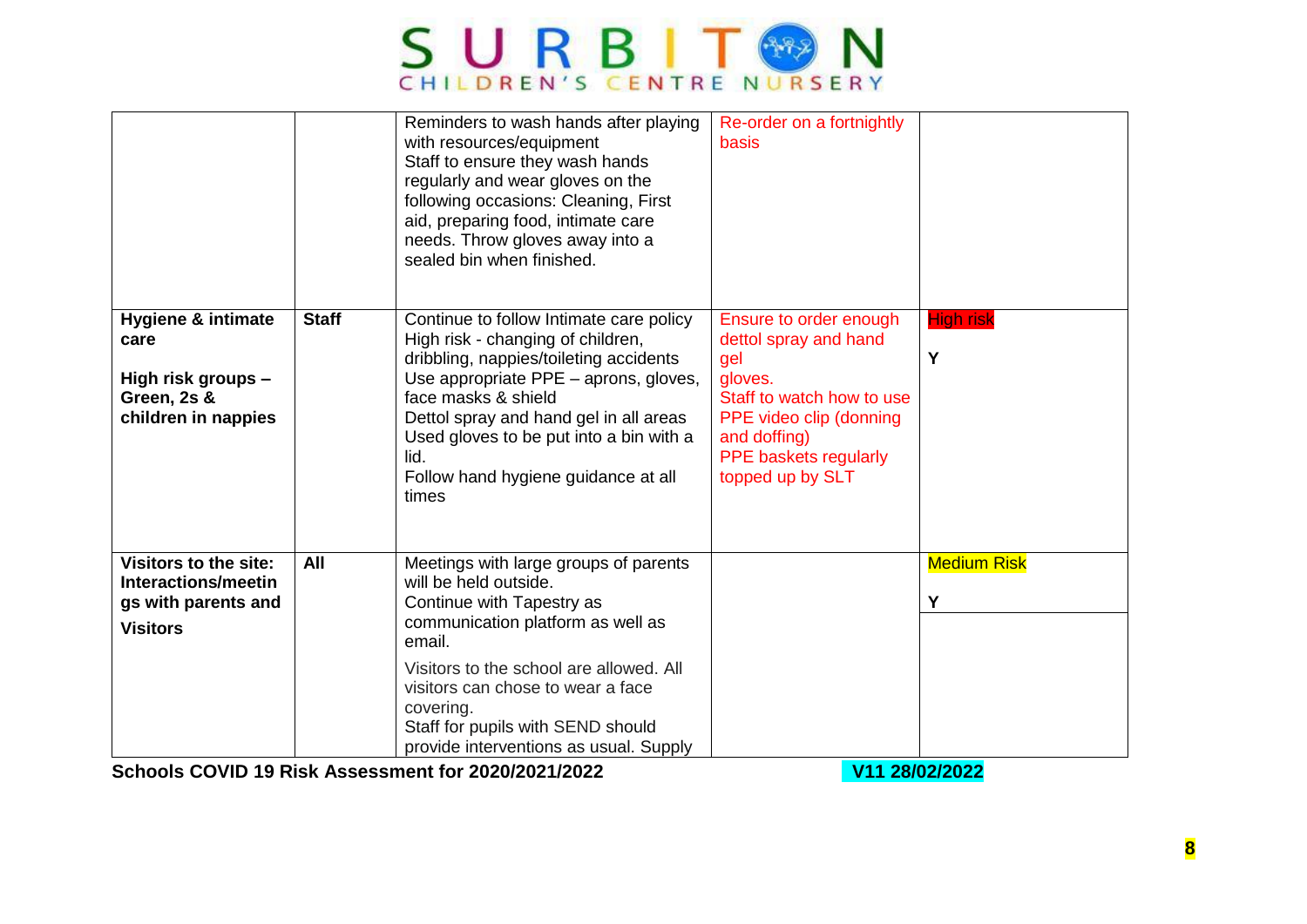

|                                     |     | teachers, peripatetic teachers or other<br>temporary staff can move between<br>settings.<br><b>Contractors</b> Where visitors such as<br>contractors are required for inspections<br>and maintenance, these visits are<br>organised to take place outside the<br>normal school day wherever possible.<br>Prior to visits by contractors,<br>discussions about school requirements<br>and contractor requirements relating to<br>relevant controls, including hand<br>washing take place.<br>The school utilises Action HR's<br><b>Managing Contractors - Code of</b><br><b>Conduct Update COVID-19 as sent</b><br>out to schools on 1st July.<br>All visitors recommended to do a<br>lateral flow test prior to visit. |                                                                                                                                                                                                         |  |
|-------------------------------------|-----|------------------------------------------------------------------------------------------------------------------------------------------------------------------------------------------------------------------------------------------------------------------------------------------------------------------------------------------------------------------------------------------------------------------------------------------------------------------------------------------------------------------------------------------------------------------------------------------------------------------------------------------------------------------------------------------------------------------------|---------------------------------------------------------------------------------------------------------------------------------------------------------------------------------------------------------|--|
| <b>Parent groups and</b><br>singing | All | Take place in well ventilated areas,<br>hand washing and hygiene promoted,<br>mask wearing optional, outbreak<br>management plan in place.                                                                                                                                                                                                                                                                                                                                                                                                                                                                                                                                                                             | https://www.gov.uk/g<br>overnment/publicatio<br>ns/coronavirus-<br>covid-19-early-<br>years-and-childcare-<br>closures/actions-for-<br>early-years-and-<br>childcare-providers-<br>during-the-covid-19- |  |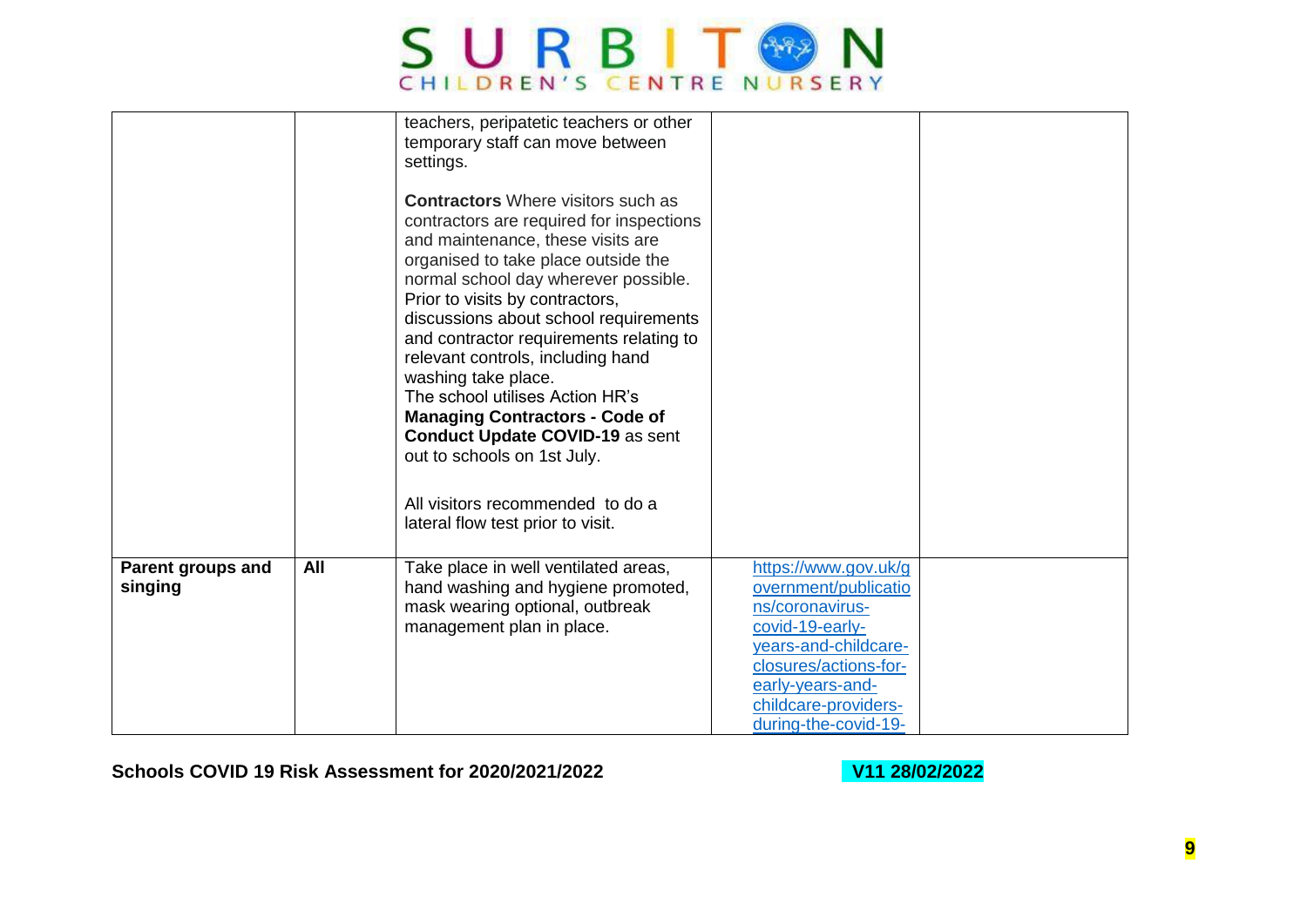

|                                                        |                            |                                                                                                                                                                                                                                                                                                                                                                                                                                                                                                                                                                              | pandemic#parent-<br>and-child-groups                                                                                                                                                                                        |                                                             |
|--------------------------------------------------------|----------------------------|------------------------------------------------------------------------------------------------------------------------------------------------------------------------------------------------------------------------------------------------------------------------------------------------------------------------------------------------------------------------------------------------------------------------------------------------------------------------------------------------------------------------------------------------------------------------------|-----------------------------------------------------------------------------------------------------------------------------------------------------------------------------------------------------------------------------|-------------------------------------------------------------|
| <b>Cleaning</b><br>classrooms and<br><b>resources</b>  | <b>Staff</b>               | Enhanced cleaning by Cleansweep<br>daily.<br>All resources to be cleaned at the end<br>of each session using disinfectant. All<br>fabrics to be washed. All outdoor<br>equipment to be sprayed clean. All<br>touchpoints cleaned at end of the day.<br>Staff to ensure they wash their hands<br>after                                                                                                                                                                                                                                                                        | Ensure enough cleaning<br>products                                                                                                                                                                                          | <b>Medium risk if cannot</b><br>source products easily<br>Y |
| <b>Activities and</b><br>resources in the<br>classroom | <b>Children</b><br>& staff | The Nursery will run as normal<br>however the benefits of outdoor<br>learning mean that we will continue to<br>use more of the Forest School<br>approach onsite.<br><b>Resources-</b> Cleaned at the end of<br>each day using hot soapy water and<br>disinfectant.<br><b>Offices</b> Reduce hot desking and have<br>additional controls in place, such as<br>staff having their own keyboard, mouse<br>and phone.<br>Sanitising wipes are provided for areas<br>where staff are using keyboards and<br>mice.<br>Sharing of computers and Ipads is<br>avoided where possible. | https://assets.publis<br>hing.service.gov.uk/<br>government/uploads<br>/system/uploads/atta<br>chment_data/file/98<br>4864/Actions for ea<br>rly years and child<br>care providers duri<br>ng_the_COVID-<br>19 pandemic.pdf | <b>Medium risk</b><br>Y                                     |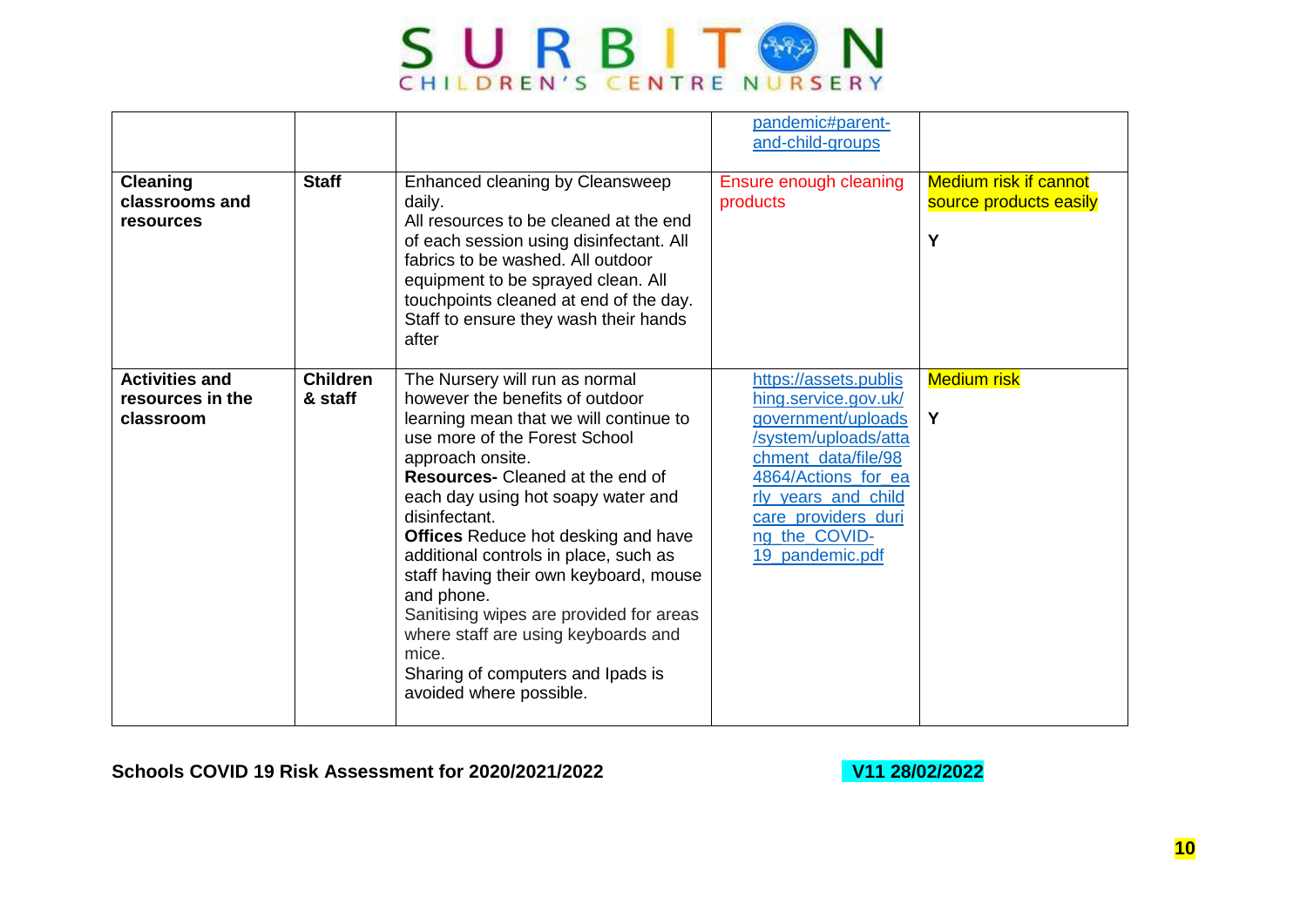

| play resources, all items cleaned at the | overnment/publicatio                                                                                                                                                                                                                                                                                                                                                                                                                                                                                                                                                                                                                                                                                         |                      |
|------------------------------------------|--------------------------------------------------------------------------------------------------------------------------------------------------------------------------------------------------------------------------------------------------------------------------------------------------------------------------------------------------------------------------------------------------------------------------------------------------------------------------------------------------------------------------------------------------------------------------------------------------------------------------------------------------------------------------------------------------------------|----------------------|
| end of each session, and rotated for     | ns/coronavirus-                                                                                                                                                                                                                                                                                                                                                                                                                                                                                                                                                                                                                                                                                              |                      |
| the two different sessions. All dressing | covid-19-early-                                                                                                                                                                                                                                                                                                                                                                                                                                                                                                                                                                                                                                                                                              |                      |
| up clothes washed regularly, and fabric  | years-and-childcare-                                                                                                                                                                                                                                                                                                                                                                                                                                                                                                                                                                                                                                                                                         |                      |
| spray used. Quarantine overnight and     | closures                                                                                                                                                                                                                                                                                                                                                                                                                                                                                                                                                                                                                                                                                                     |                      |
| between each session.                    |                                                                                                                                                                                                                                                                                                                                                                                                                                                                                                                                                                                                                                                                                                              |                      |
|                                          |                                                                                                                                                                                                                                                                                                                                                                                                                                                                                                                                                                                                                                                                                                              |                      |
|                                          |                                                                                                                                                                                                                                                                                                                                                                                                                                                                                                                                                                                                                                                                                                              |                      |
| 24 hours.                                |                                                                                                                                                                                                                                                                                                                                                                                                                                                                                                                                                                                                                                                                                                              |                      |
| Sand-raked and sanitised after each      |                                                                                                                                                                                                                                                                                                                                                                                                                                                                                                                                                                                                                                                                                                              |                      |
|                                          |                                                                                                                                                                                                                                                                                                                                                                                                                                                                                                                                                                                                                                                                                                              |                      |
| stations available for before and after  |                                                                                                                                                                                                                                                                                                                                                                                                                                                                                                                                                                                                                                                                                                              |                      |
| use                                      |                                                                                                                                                                                                                                                                                                                                                                                                                                                                                                                                                                                                                                                                                                              |                      |
|                                          |                                                                                                                                                                                                                                                                                                                                                                                                                                                                                                                                                                                                                                                                                                              |                      |
|                                          |                                                                                                                                                                                                                                                                                                                                                                                                                                                                                                                                                                                                                                                                                                              |                      |
|                                          |                                                                                                                                                                                                                                                                                                                                                                                                                                                                                                                                                                                                                                                                                                              |                      |
|                                          |                                                                                                                                                                                                                                                                                                                                                                                                                                                                                                                                                                                                                                                                                                              |                      |
|                                          |                                                                                                                                                                                                                                                                                                                                                                                                                                                                                                                                                                                                                                                                                                              |                      |
|                                          |                                                                                                                                                                                                                                                                                                                                                                                                                                                                                                                                                                                                                                                                                                              |                      |
|                                          |                                                                                                                                                                                                                                                                                                                                                                                                                                                                                                                                                                                                                                                                                                              |                      |
|                                          |                                                                                                                                                                                                                                                                                                                                                                                                                                                                                                                                                                                                                                                                                                              |                      |
|                                          |                                                                                                                                                                                                                                                                                                                                                                                                                                                                                                                                                                                                                                                                                                              |                      |
|                                          |                                                                                                                                                                                                                                                                                                                                                                                                                                                                                                                                                                                                                                                                                                              |                      |
|                                          |                                                                                                                                                                                                                                                                                                                                                                                                                                                                                                                                                                                                                                                                                                              |                      |
|                                          |                                                                                                                                                                                                                                                                                                                                                                                                                                                                                                                                                                                                                                                                                                              |                      |
|                                          |                                                                                                                                                                                                                                                                                                                                                                                                                                                                                                                                                                                                                                                                                                              |                      |
|                                          |                                                                                                                                                                                                                                                                                                                                                                                                                                                                                                                                                                                                                                                                                                              |                      |
|                                          |                                                                                                                                                                                                                                                                                                                                                                                                                                                                                                                                                                                                                                                                                                              |                      |
|                                          |                                                                                                                                                                                                                                                                                                                                                                                                                                                                                                                                                                                                                                                                                                              |                      |
| <b>Children</b><br>& staff               | Washing hands after use of any messy<br>Keep hand held resources to AM and<br>PM so that they can be quarantined for<br>session (diluted Milton) Hand washing<br>Water play –use soapy water and<br>change regularly<br>Soft furnishings/fabrics - washed in<br>machine weekly, fabric spray used<br>daily as part of the cleaning.<br>Dough- made fresh and changed<br>frequently<br><b>Cooking</b> - reduced contact and only<br>within the group.<br>Messy play (mud/gloop etc) -<br>Handwashing reminders<br>Loose parts/construction - all<br>cleaned at end of session or outside<br>with measures in place (handwashing)<br>Sensory toys- bags for set children<br>and all cleaned after use by staff | https://www.gov.uk/g |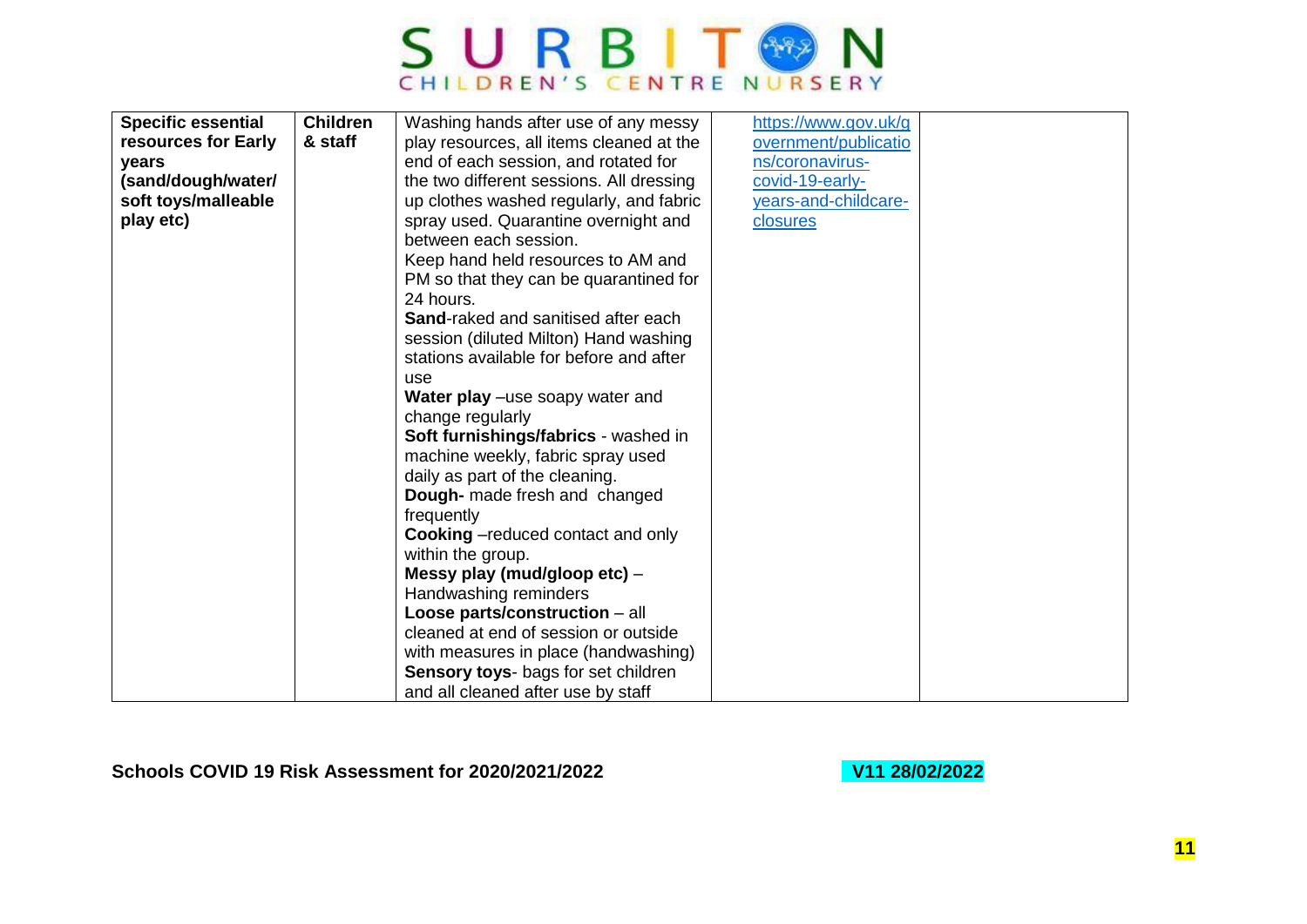

|                                                                                                           |                 | Sensory Room- Used by all from<br>Autumn term 2021 and cleaned after<br>use.                                                                                                                                                           |                                                                                                                                                                                                                                                                                                                        |                                   |
|-----------------------------------------------------------------------------------------------------------|-----------------|----------------------------------------------------------------------------------------------------------------------------------------------------------------------------------------------------------------------------------------|------------------------------------------------------------------------------------------------------------------------------------------------------------------------------------------------------------------------------------------------------------------------------------------------------------------------|-----------------------------------|
| <b>Educational Visits</b>                                                                                 | All             | Local visits outside can continue-<br>Fishponds, local community.<br>Risk assessments in place for any<br>visits.<br>Visits abroad – check guidance for<br>country                                                                     |                                                                                                                                                                                                                                                                                                                        |                                   |
| <b>Wrap around Care:</b><br><b>After School Clubs,</b><br><b>Breakfast Clubs,</b><br><b>Holiday Clubs</b> | <b>Children</b> | Continue to follow the guidance from<br>the government and link to outbreak<br>plan if needed during school holidays.                                                                                                                  | The Government has<br>provided guidance on<br>the provision of these<br>facilities<br><b>Protective Measures</b><br>for Holiday or After<br><b>School Clubs or Other</b><br><b>Out of School Settings</b><br>- this guidance advises<br>on the controls required<br>of providers for these<br>activities and settings. | <b>Medium Risk</b><br>Y           |
| <b>Lunchtimes &amp;</b><br><b>Snack Time</b>                                                              | All             | Breakfast served in Den and snack<br>served within group times. This will be<br>supported by a member of staff to<br>ensure measures are well managed.<br>Lunch served in community room by<br>family tables -staff to handle food and | <b>Government Advice for</b><br><b>Schools implementing</b><br>protective measures in<br>education and<br>childcare settings                                                                                                                                                                                           | <b>High Risk/Medium Risk</b><br>Υ |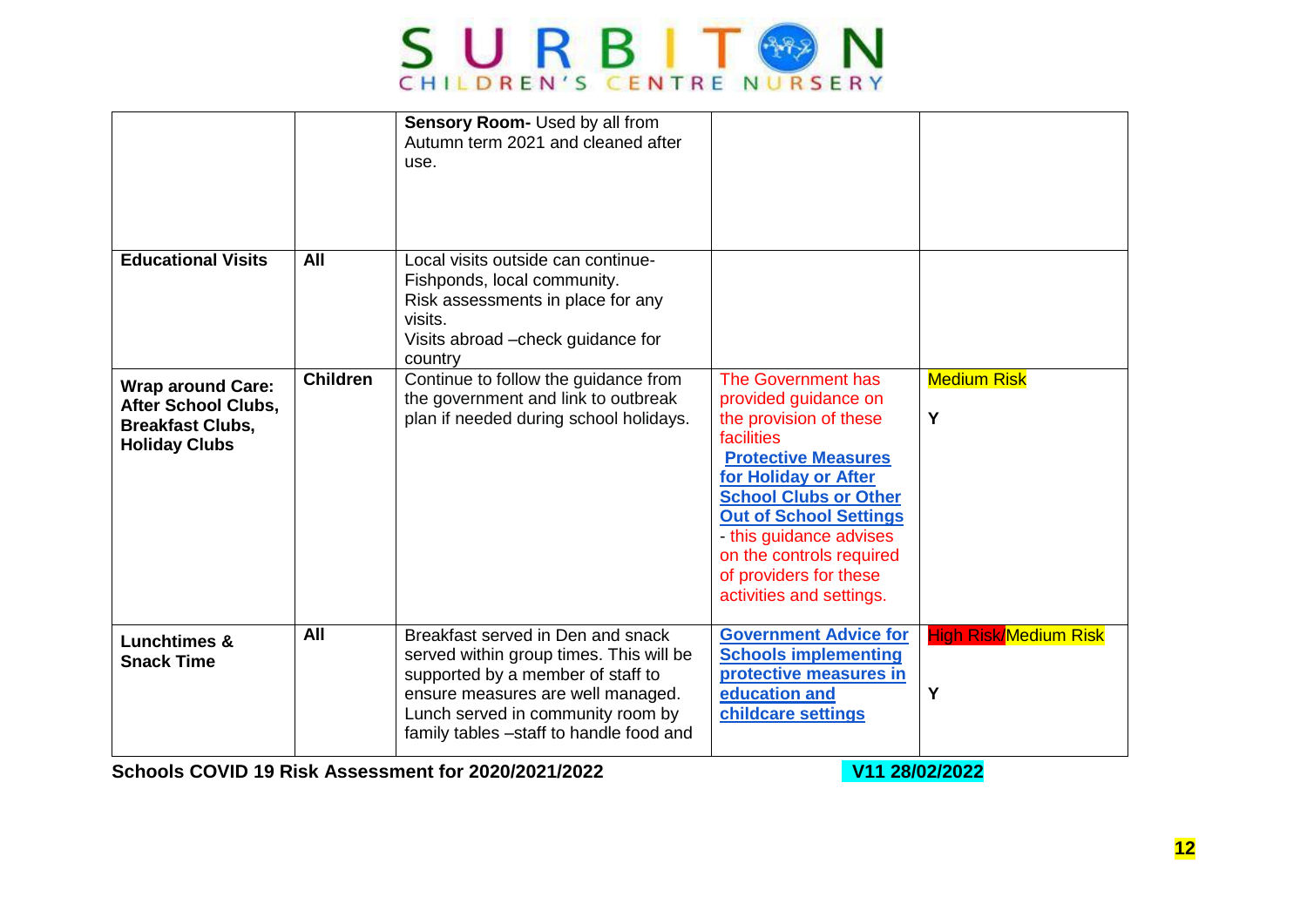

|                                                              |              | serve. Children responsible for<br>scraping and pouring drinks.<br>Tea served in Community room<br>All cleaning to follow usual practice.<br>All equipment and cups to be washed<br>in the dishwasher on the hottest cycle.<br>Staff to wear gloves when serving food.<br>All usual food hygiene rules apply.                                                                                                                                                                             |                                                                                                                                                                                                                                                                                                       |                         |
|--------------------------------------------------------------|--------------|-------------------------------------------------------------------------------------------------------------------------------------------------------------------------------------------------------------------------------------------------------------------------------------------------------------------------------------------------------------------------------------------------------------------------------------------------------------------------------------------|-------------------------------------------------------------------------------------------------------------------------------------------------------------------------------------------------------------------------------------------------------------------------------------------------------|-------------------------|
| <b>Adverse weather</b>                                       | All          | Heavy rainfall, snow and wind, hot<br>weather could affect the ability to offer<br>a pure outdoor curriculum and we will<br>need to check how many children can<br>be inside the school at the same time.<br>Sun cream letters sent home to<br>parents. Hats and shade encouraged.<br>Sun cream applied by staff and extra<br>drinks available for children if needed.                                                                                                                    | Advise parents on<br>appropriate clothing<br>(staff as well)                                                                                                                                                                                                                                          | <b>Medium risk</b><br>Υ |
| <b>Mental Health,</b><br>Anxiety and<br><b>Vulnerability</b> | <b>Staff</b> | Supervision already embedded in our<br>staff culture. Support from wellbeing<br>service, EP and Anna Freud centre.<br>Individual staff risk assessments are<br>completed.<br>Plans are discussed with staff including<br>on a one-to-one basis to enable people<br>to speak about their own situation.<br>Line Managers discuss with their staff<br>individually - to include consideration<br>as to how working will affect them and<br>what, if any, additional measures are<br>needed. | Create and send out<br>questionnaire to staff<br>Take responses to<br>questionnaire into<br>consideration with plans<br>Offer 1:1 sessions<br><b>Wellbeing service</b><br><b>Make use of Supervision</b><br>sessions.<br>Check in half way<br>through lockdown to see<br>how families are<br>managing | <b>Medium Risk</b><br>Υ |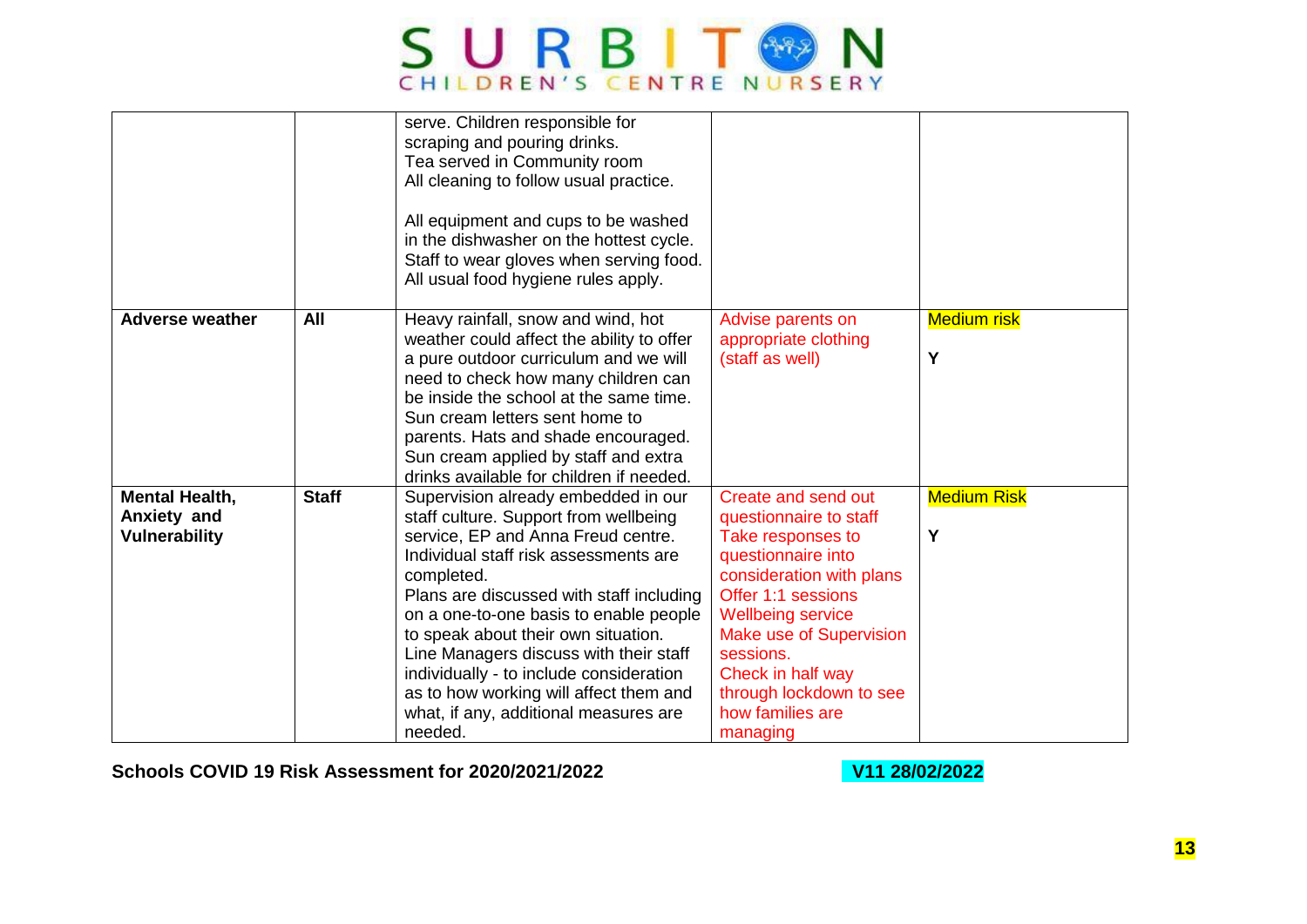

|                                                 |     | School regularly receives updates from<br>Council affiliated teams such as the<br>H&S Team, Education Teams and AfC<br>(Kington/Richmond).<br>Shielding staff – may find it difficult<br>being in isolation and when returning to<br>work<br>OH support if needed.<br>Working staff $-$ exhaustion $-$ working<br>through the holidays -<br>Limited respite/holiday options for staff<br>to recoup.<br>Regular wellbeing session & wellbeing<br>committee to help support.<br>Coffee sessions for parents/carers to<br>ensure support for families. | reinstate food bank                                                                                                                                                                                                                                          |                       |
|-------------------------------------------------|-----|-----------------------------------------------------------------------------------------------------------------------------------------------------------------------------------------------------------------------------------------------------------------------------------------------------------------------------------------------------------------------------------------------------------------------------------------------------------------------------------------------------------------------------------------------------|--------------------------------------------------------------------------------------------------------------------------------------------------------------------------------------------------------------------------------------------------------------|-----------------------|
| <b>Provision of first aid</b><br>and medication | All | All staff who are qualified to respond to<br>first aid incidents to follow usual policy<br>First aiders have access to local<br>handwashing facilities including soap<br>and paper towels/hand sanitiser.<br>Disposable gloves are provided for first<br>aiders (preferably non-latex for allergy<br>reasons).<br>First aiders should wear a fluid-<br>resistant (Type IIR) surgical mask<br>when carrying out direct patient care,<br>particularly for those suspected or                                                                          | See also the section on<br>'Someone develops<br>COVID-19 symptoms<br>whilst at school'<br>Please see the following<br>link for PPE guidance for<br>first responders:<br><b>Recommended PPE for</b><br>ambulance staff,<br>paramedics and first<br>responders | <b>High Risk</b><br>Υ |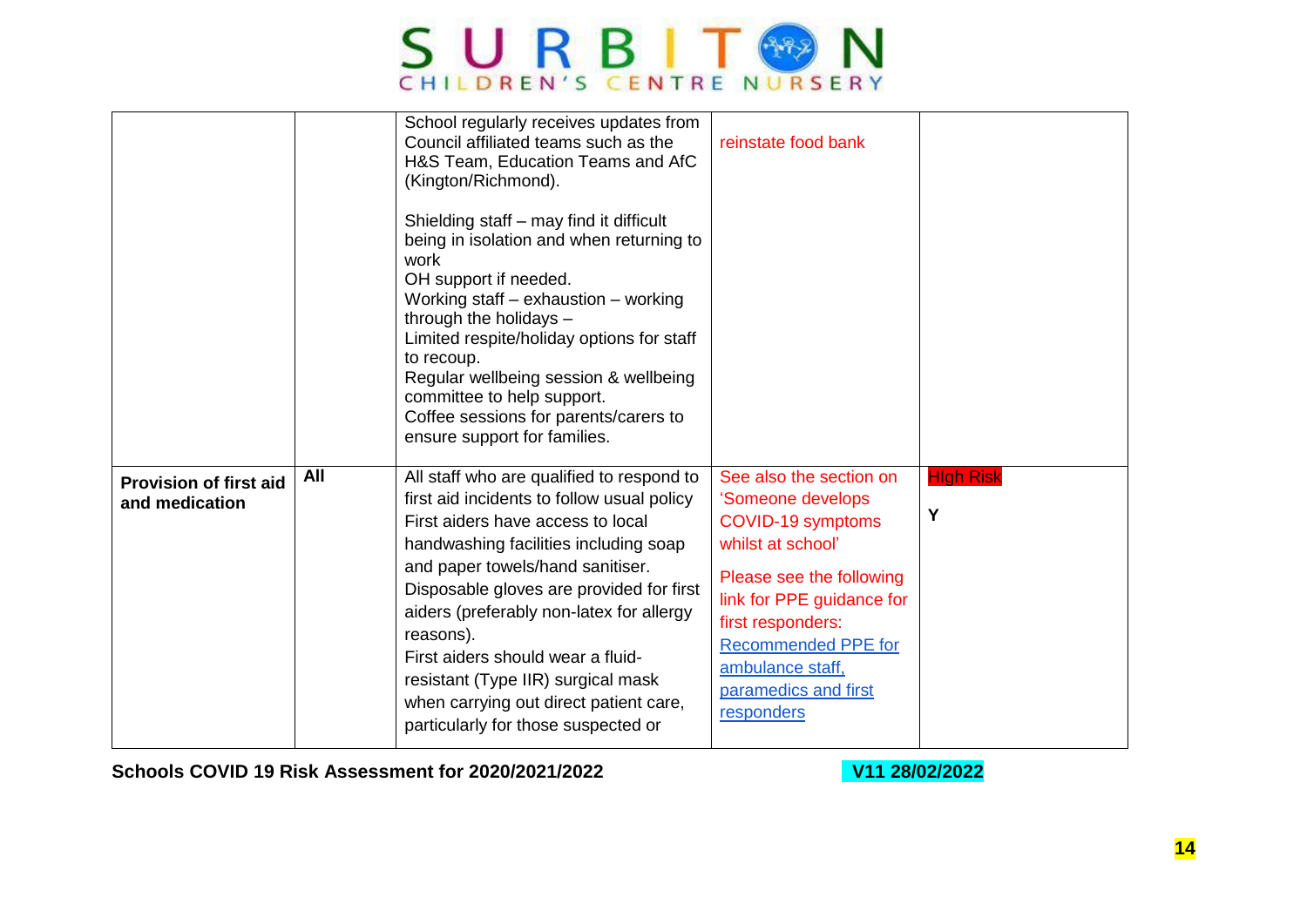

|                                                 |              | confirmed as COVID-19 cases.<br>A disposable plastic apron is<br>recommended.<br>Risk assess whether there is a need to<br>use disposable eye protection (such as<br>face visor or goggles) when there is an<br>anticipated risk of contamination with<br>splashes, droplets of blood or body<br>fluids.<br>Clean hands thoroughly with soap and<br>water or alcohol sanitiser before putting<br>on and after taking off PPE.<br><b>Administering medication</b><br>The school has a medication policy in<br>place that is followed as normal.<br>Staff dispensing medication to students<br>should minimise contact.<br>Wash hands before and after<br>dispensing the medication. If required,<br>gloves will be worn by staff when giving<br>medication. | <b>Additional information</b><br>regarding CPR<br><b>Government Advice to</b><br><b>First Aiders including</b><br><b>Resuscitation</b><br><b>Resuscitation Council</b><br><b>Advice</b> |                       |
|-------------------------------------------------|--------------|------------------------------------------------------------------------------------------------------------------------------------------------------------------------------------------------------------------------------------------------------------------------------------------------------------------------------------------------------------------------------------------------------------------------------------------------------------------------------------------------------------------------------------------------------------------------------------------------------------------------------------------------------------------------------------------------------------------------------------------------------------|-----------------------------------------------------------------------------------------------------------------------------------------------------------------------------------------|-----------------------|
| Long term financial<br>effects on the<br>school | <b>Staff</b> | Restructure and redundancies a<br>possibility, other ways to generate<br>income including clubs and fundraising<br>page linked to website. Considering<br>furlough of some staff                                                                                                                                                                                                                                                                                                                                                                                                                                                                                                                                                                           | Contact parents to<br>encourage making<br>donations if not using<br>child care place to help<br>manage loss of income                                                                   | <b>High Risk</b><br>Y |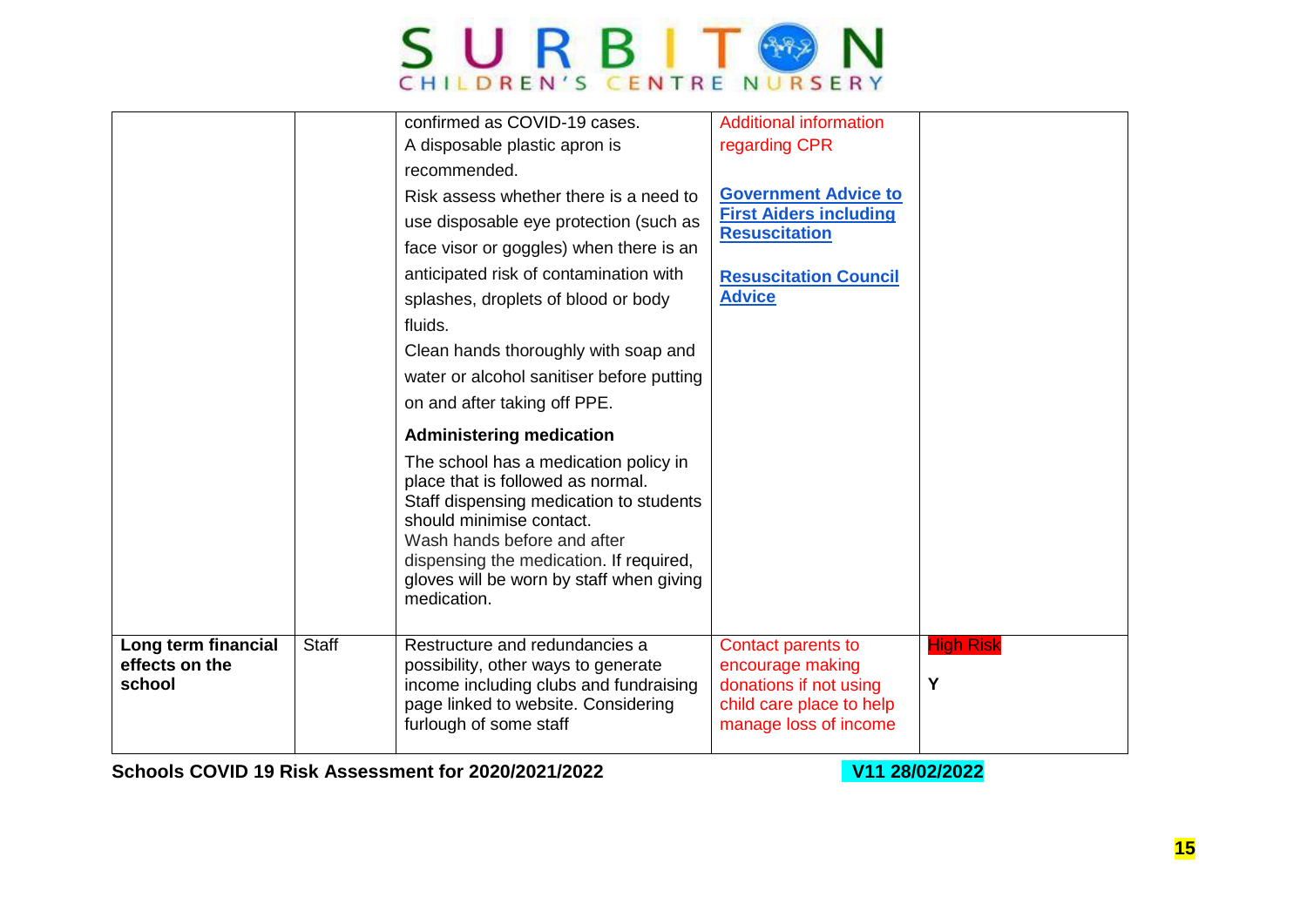

| Not being given any guidance re<br>funding for Spring 2021 serious loss  <br>of income | Look at Furlough<br>scheme for any staff paid<br>by fees. |  |
|----------------------------------------------------------------------------------------|-----------------------------------------------------------|--|
|                                                                                        | Contact LA re funding                                     |  |

| <b>Future Review Date (depends on</b><br><b>Action Plan findings)</b>                                                                                                                      | <b>Review Date - Actual</b>       | <b>Were Changes Made?</b> | Name of Lead<br><b>Reviewer</b>  | Date Staff updated about<br>change |
|--------------------------------------------------------------------------------------------------------------------------------------------------------------------------------------------|-----------------------------------|---------------------------|----------------------------------|------------------------------------|
| This risk assessment will be<br>reviewed whenever there are<br>significant changes to activities in<br>school or relevant changes in the<br>Government's policy and advice<br>on Covid 19. | Originally published<br>17/7/2020 | N/A                       | N/A                              | 20/7/2020                          |
| Children started and staff all on<br>site- new guidance from<br>Government Sept 2020 used to<br>help update the RA.                                                                        | 14/9/2020                         | Yes                       | <b>Esther White</b>              | 15/9/2020                          |
| Lockdown 2 after tier 2<br>implemented (Nov-Dec 2020) inc<br>Tier 3 & 4 in Dec 2020                                                                                                        | 6/11/2020                         | Yes                       | <b>Esther White</b><br>Tess Dean | 6/11/2020                          |
| Lockdown 3 January 6th 2021                                                                                                                                                                | 11/01/2021                        | <b>Yes</b>                | <b>Esther White</b>              | 11/01/2021                         |
| Lifting of restrictions 8 <sup>th</sup> March<br>2021                                                                                                                                      | 1/03/2021                         | <b>Yes</b>                | <b>Esther White</b>              | 01/03/2021                         |